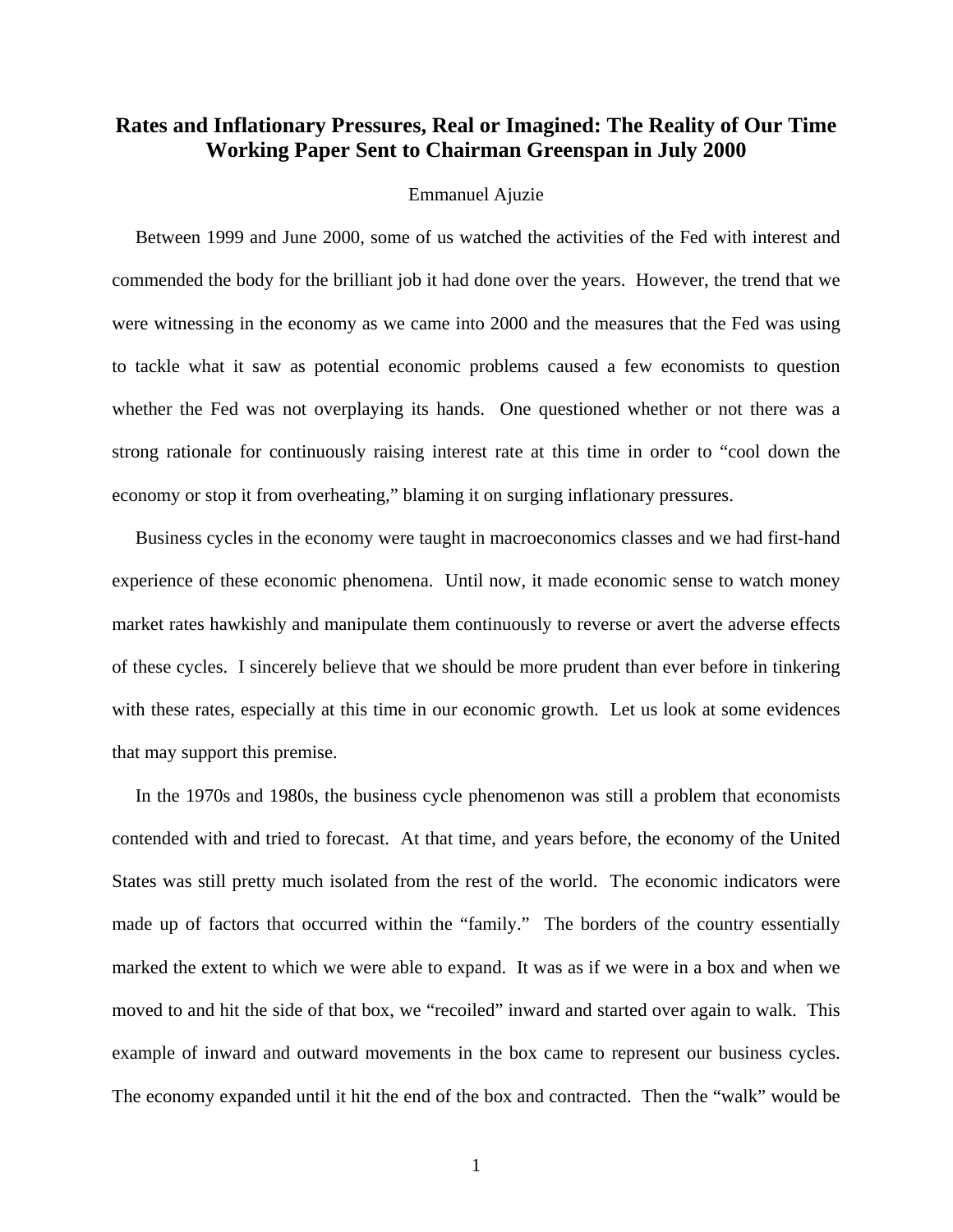repeated over and over again. We were then able to predict with a great deal of accuracy when these expansions and contractions were going to occur.

 Economic activities in developed economies of the world have gone through revolutions. Some of these have been transferred to developing economies, where they are still in their crude forms. These include agrarian revolution, industrial revolution, service revolution, and now information (technology) revolution. Each event produced some upward bumps in the economy and economic activities. They brought hitherto unprecedented prosperity. But the economies of developed nations were still working in virtual isolation. Each was enclosed in its box. The lid was lifted only when it was beneficial to the boxed economy to do so.

 In what seems to be, in our lifetime at least, the final revolutionary episode, information (technology) revolution has come to be the only one that has impacted the entire world simultaneously. For example, agrarian revolution began in England and gradually made its way to other parts of the world. It is still going the round today in many developing countries. The information age is impacting the world with unprecedented simultaneity, meaning that an individual can do business in the United States in a matter of seconds from anywhere in the world, such as Costa Rica, where I was two weeks ago.

 In the 1990s, the Clinton Administration began pushing down the sides of the "box" that had protected the economy for so long, thereby exposing it to outside influences. This was achieved through the opening up of trade with other economies. Following our box example, the economy can now walk to what used to be the end of the box and keep on going. It is no longer confined. Apart from physically negotiating trade with other countries, the Internet is regularly used to buy and sell commodities within and outside the borders of this country. Outside investors are all the time buying U.S. stocks as a way to hedge their capital in a strong economy. Once the economy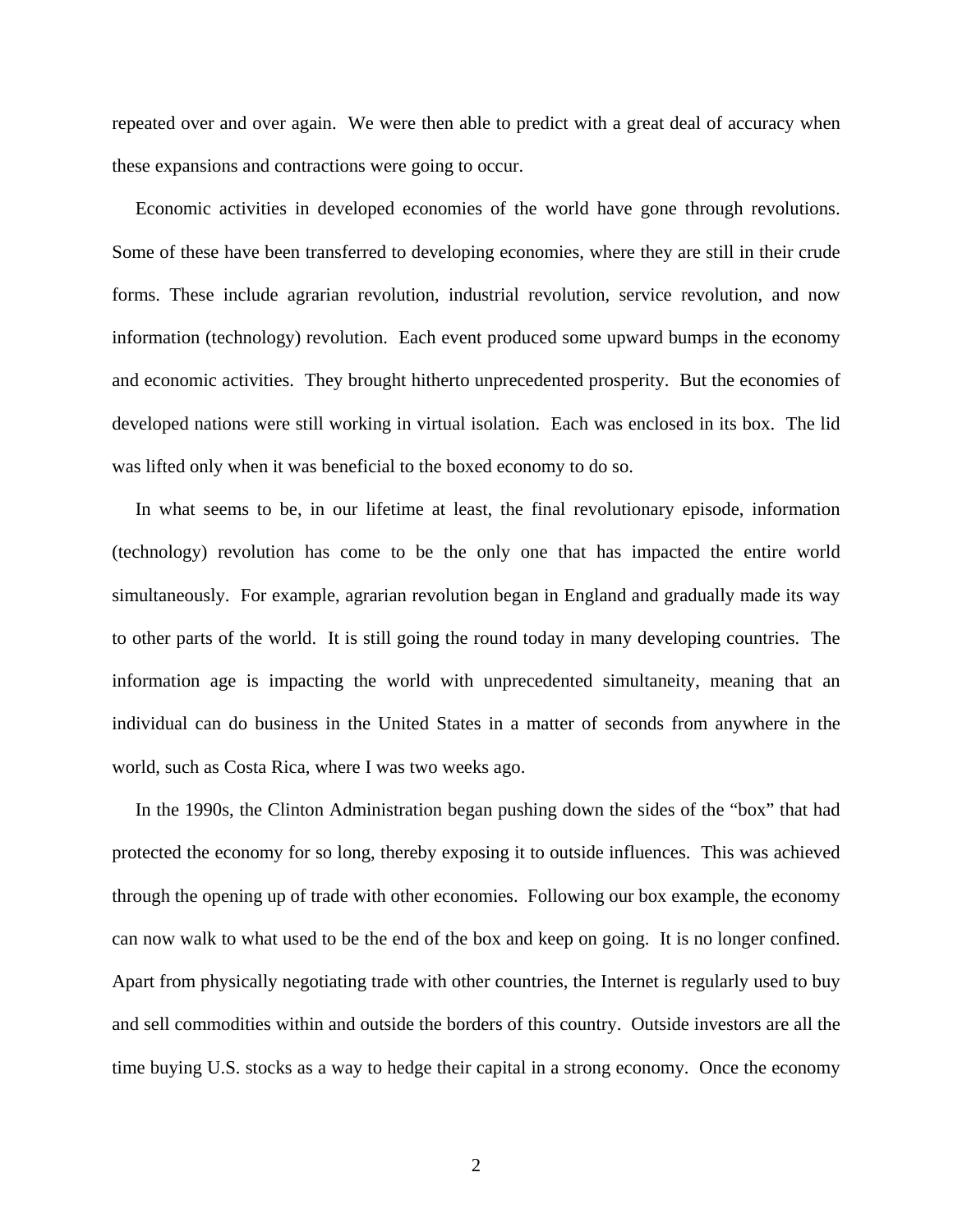begins to slide, these outside investors would look elsewhere and that may not bode well for this vibrant economy. What of the fear that shrinking labor supply in the area of information and/or technology would lead to a rise in labor cost, which would rein in inflation? Again, it appears that we are not calculating the pool of labor within the country that could be brought in to offset the apparent shortage. This would have been a recipe for disaster if a build up of inventory in the manufacturing sector had compounded this labor crunch. Information technology has improved productivity and opened the way for some workers to work for two or more employers at the same time from the confines of their homes. In the past, when we were in the box described above, the recent increase in fuel prices would have led to significant increases in prices and, in turn, in inflation. But, this has not been a serious problem. In fact, the on-going decrease in fuel prices would even lead to the lowering of commodity prices, which would further dampen inflationary expectations.

 In early 1999, I told my banker that no matter what the Fed did with money market rates, it was not going to affect the stock market in a very significant fashion. It was then my view that the manipulation of money market rates should be done less regularly to allow the economy to grow to accommodate the age in which we live. There are many economists who share this view but are not among those who are regularly heard making predictions that are no longer relevant about the economy. On the other hand, there are others who had done excellent jobs predicting economic cycles in the past, but who are having problems accepting the fact that things have changed and they can no longer predict it with previous accuracy. If they can, even for once, see a stock market crash, leading to a reverse in the booming economy, they would feel a great vindication and pride. Fortunately, the Malthusian doomsday prediction has not materialized.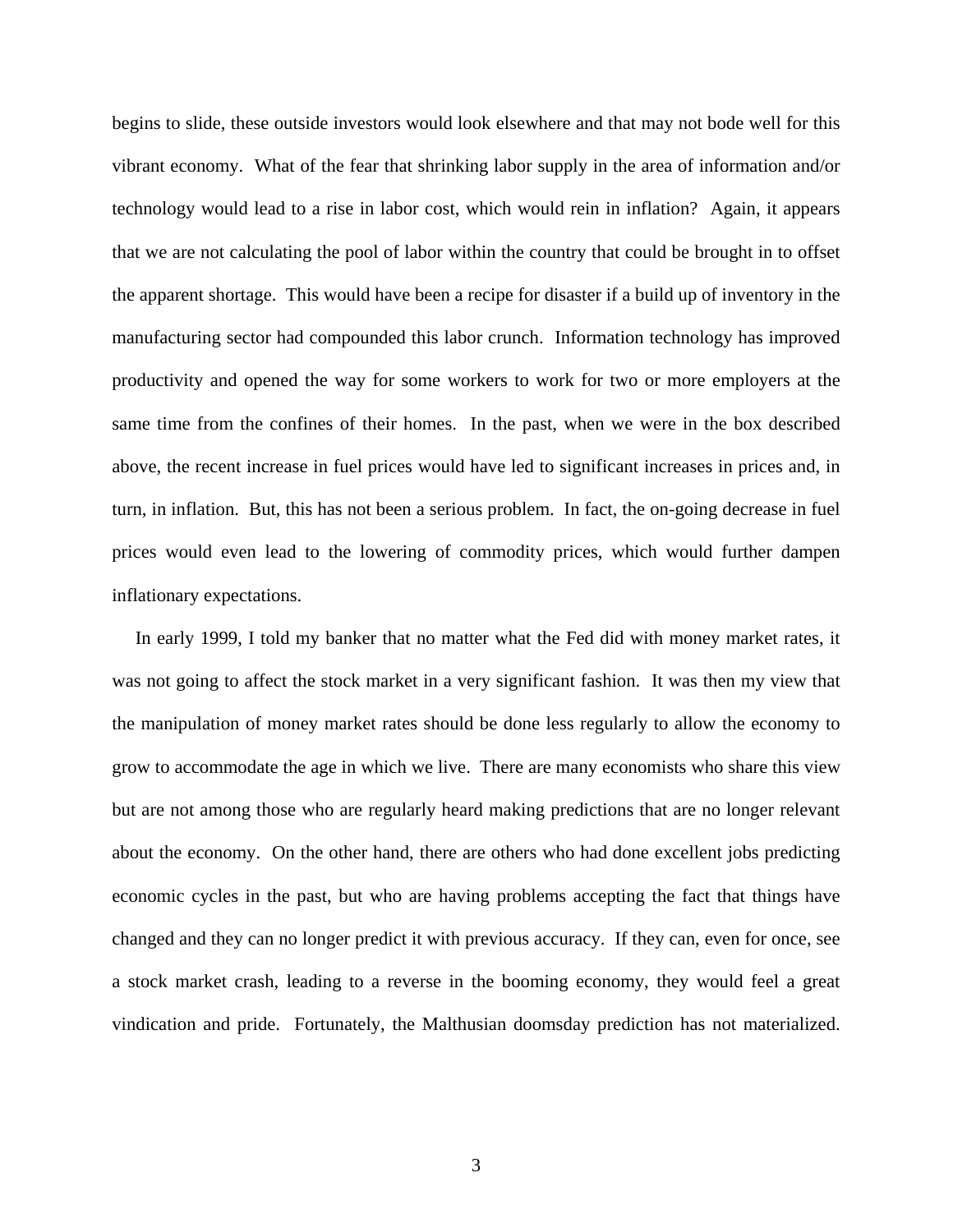The world population is still growing but there is no sign that we are going to run out of food and land any time soon.

 Just recently, Microsoft was added to Dow Jones Industrial. This move took into consideration the reality of our time. Could this be a lesson for economic and/or inflation predictors? Are we still using the old economic indicators to predict the economy? If that is the case, maybe the time has come to take into account the new factors that are presently impacting our economy in very significant ways. Even if we cannot incorporate these as inputs into the statistical framework, can we, at least, consider them in making our final future economic pronouncements? Some of the influences on our economy, which changed the way we should be looking at things include, external trade and other market forces (imports), capital inflow/outflow, Internet access and trade, and accessibility to and knowledge of computer technology. There may be other indicators, which do not give ready indicator points that could be added to this list.

 Finally, I would ask that the Fed allow this great economy to expand because the times demand it and there is still room for expansion. Things are no longer what they used to be. We are in a new revolutionary age and cannot forcefully reverse a historical trend. What we need is to open up more markets to absorb our products, whether they are agricultural, manufactured, or information (technology). Such a measure would offset the much anticipated or imagined increases in labor costs and inflation. At the same time, developing economies should be encouraged to expand and become more economically viable, socially attractive, and environmentally friendly. The balance among the economic, social, and environmental factors, as well as an awareness of and access to information (technology) in these countries, would lead to further expansion of the US economy without inflation. There will be no need then to